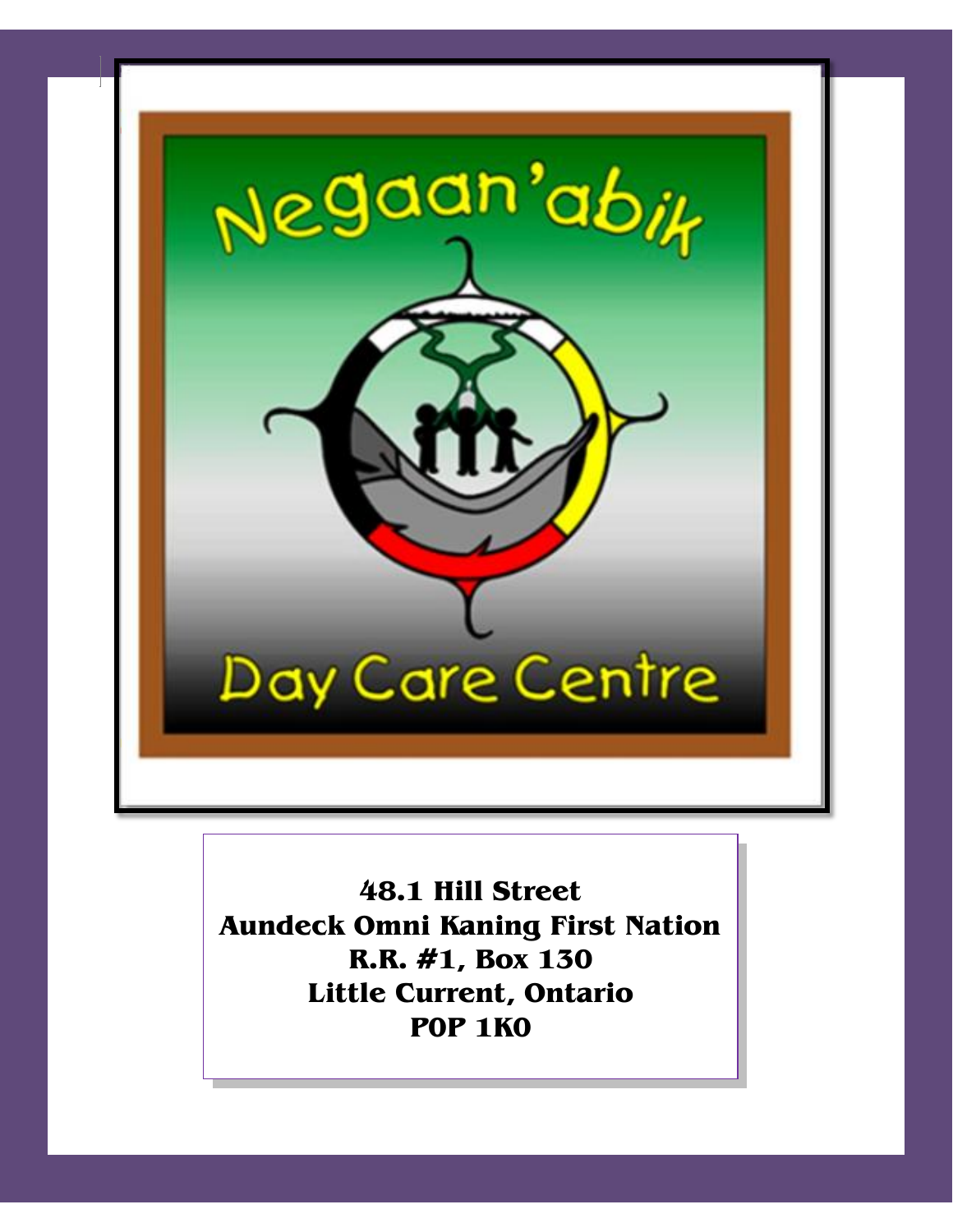# **TABLE OF CONTENTS**

- Page 1 Table of Contents
- Page 2 Welcome Letter
- Page 3 Location and Hours of Operation
- Page 4 Philosophy and Mission Statement
- Page 5-12 Policies and Procedures
	- Admission/ Busing Service
	- Transportation/Closure/Cancellation Policy and Procedure
	- Arrival/Departure/Change of Information
	- Communicable Diseases/Immunization/Rest Period
	- Toys/Clothing
	- Sick Children/Medication/Dental Hygiene
	- Discipline/Child Abuse/Criminal Reference Clerk
	- Non-Authorized Pick-up/Absent/Sick Days
	- Withdrawal/Discharge
- Page 13 Fire and Emergency Procedures
- Page 14 Program
- Page 15 Program/Activities

Trips/Special Visitors/Introduction to the Ojibway Language

- Page 16 Centres
- Page 17 Food and Nutrition
- Page 18 Routines
- Page 19 Responsibilities of our Parents
- List of Items
- Page 20 Registration Agreement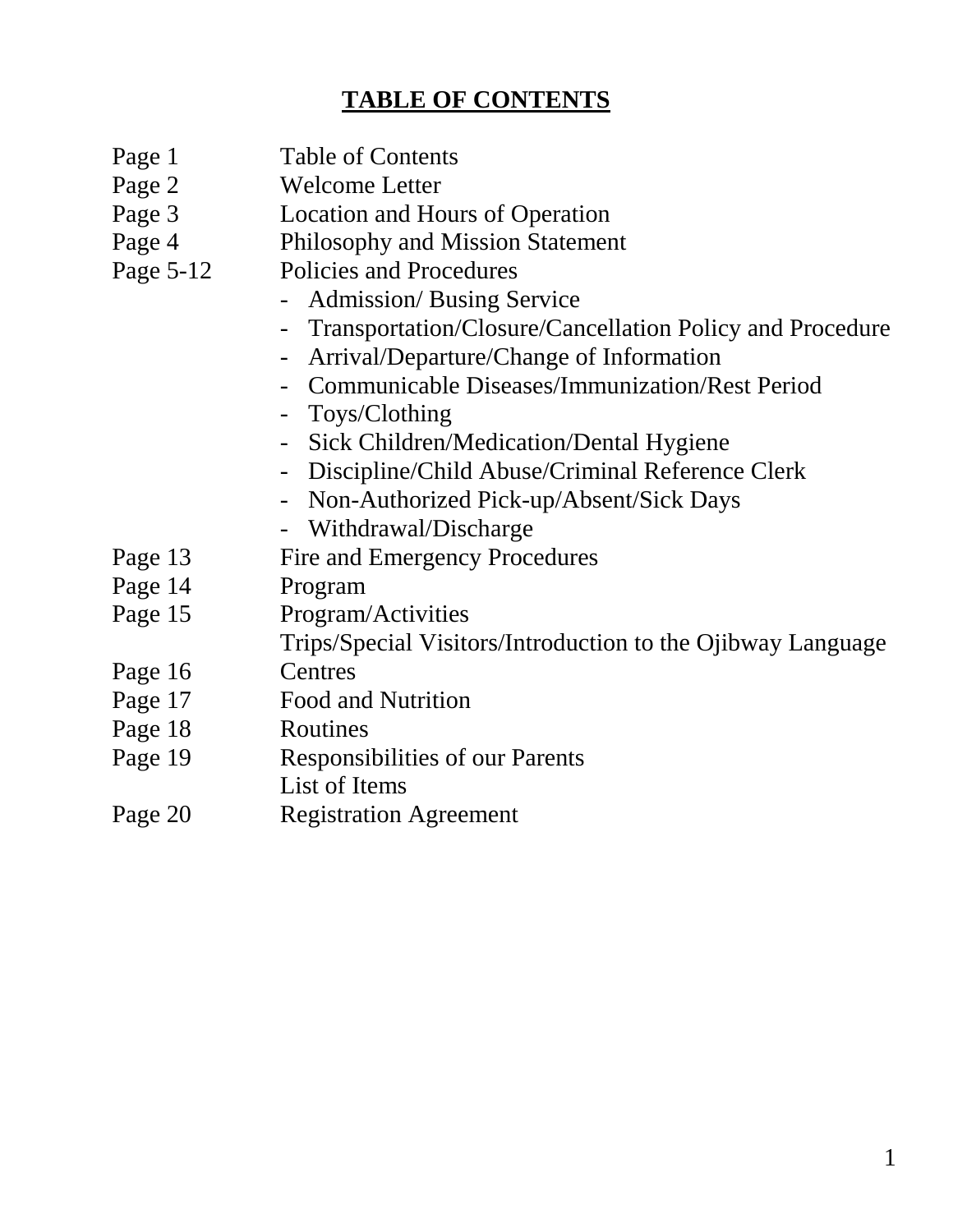# *Dear Parents/Guardians; Welcome to the Negaan'abik Day Care Centre!!*

*We understand that choosing a Centre for your child/ren is a very difficult task. There are so many important things to consider, including safety, comfort, and programming offered. We have taken great care in ensuring that our Centre provides your child/ren with stimulating, positive and caring environment for learning and play. We are a licensed facility; therefore, we follow strict regulations which ensure the safety of your child, the high quality of program content, adequate supervision, and reliable care. The environment has well-defined play areas with stimulating activities that encourage various play interactions. Research states that children need to interact with other children, at all stages of development in order to promote important social and language skills. Interactions with caregivers cannot replace interactions with peers.*

We believe that a child's development is greatly enhanced through parental *involvement in their care and education. At all times, we encourage parent participation, input and feedback.*

*The Negaan'abik Day Care Centre's primary goal is to help your child/ren reach their optimal level of development. Thank you for allowing our Centre to be responsible for the care and education of your child/ren.*

# *Sincerely, Management and Staff of the Negaan'abik Day Care Centre*

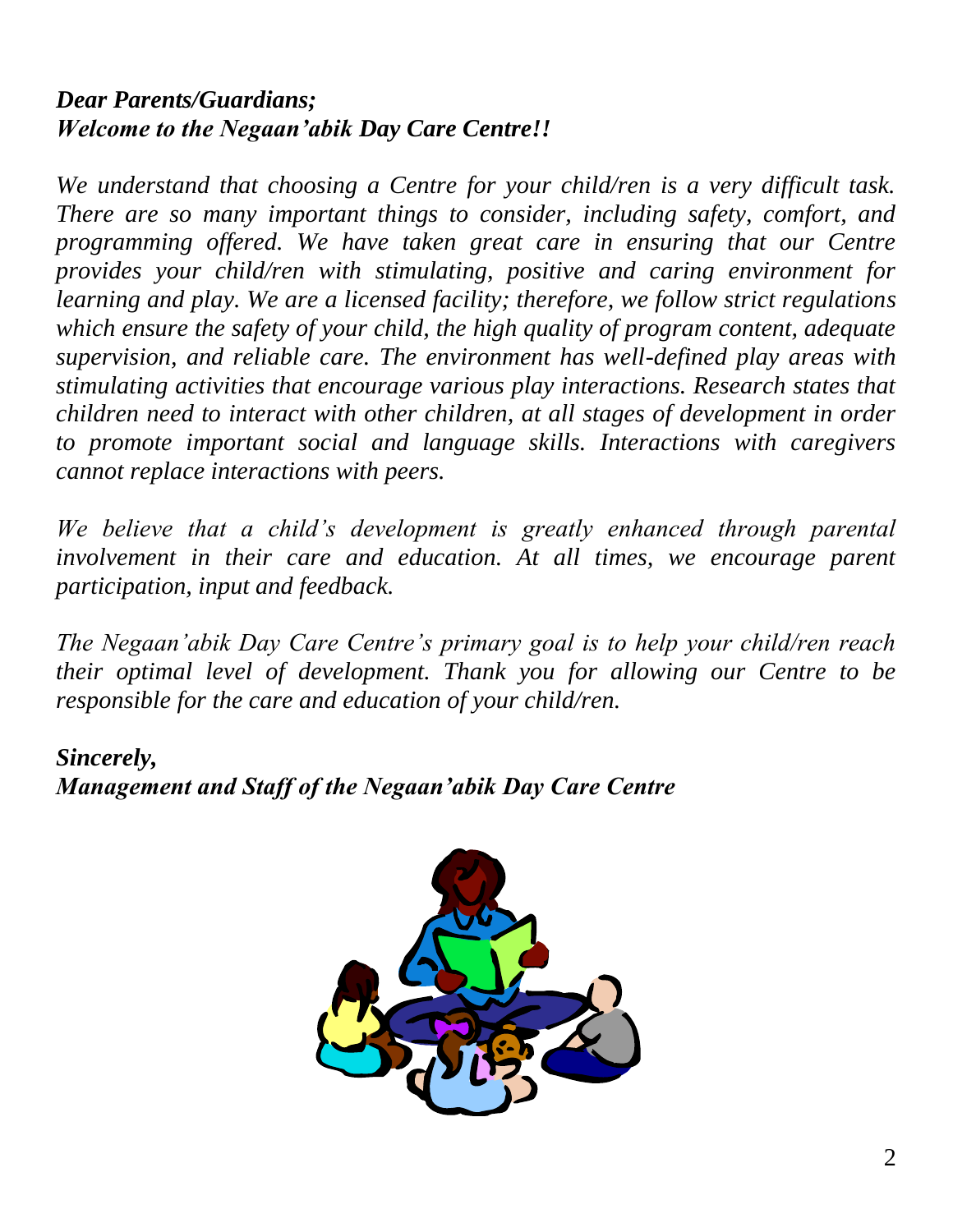# **LOCATION**

**Negaan'abik Day Care Centre 48.1 Hill Street, Aundeck Omni Kaning First Nation R.R. #1, Box 130 Little Current, Ontario P0P 1K0 Phone: (705) 368-2196 Fax: (705) 368-1720 Supervisor: Monica Madahbee**

#### **Our facility is licensed to accommodate:**

Toddlers (18 months – 30 months) Preschool (31 months – 43 months) Junior/Senior Kindergarten (44 months – 67 months) School Age (72 months – 114 months)

- Please note that priority is given to families of the Aundeck Omni Kaning First Nation Band Members. Priority is then given to First Nations and off-reserve families, based on the needs of the Band Members of Aundeck Omni Kaning First Nation.
- Special Needs Children can be given priority providing (2) letters of referral from medical/social  $\bullet$ specialists are received and spaces are available.

### **DAYS & HOURS OF OPERATION**

Monday - Thursday 8:00a.m. – 5:00p.m. Friday - 8:00a.m. – 4:30p.m.

The Centre is closed on the following dates:

- Labour Day
- Thanksgiving Day
- The Centre will close for 2 weeks during the Christmas Holidays.
- Family Day
- Good Friday
- Easter Monday
- Victoria Day
- Canada Day
- Civic Holiday
- 2 days in August (to be determined) for preparation of the School Year
- Days designated by A.O.K. Chief and Council Band Holidays

Please not that the Centre will provide full day services when the Little Current Public School is closed on Professional Development days. Please give staff sufficient notice if your child will be attending on these days as there is a limited amount of spaces available. Priority will be given to those parents who required to be at work on these days.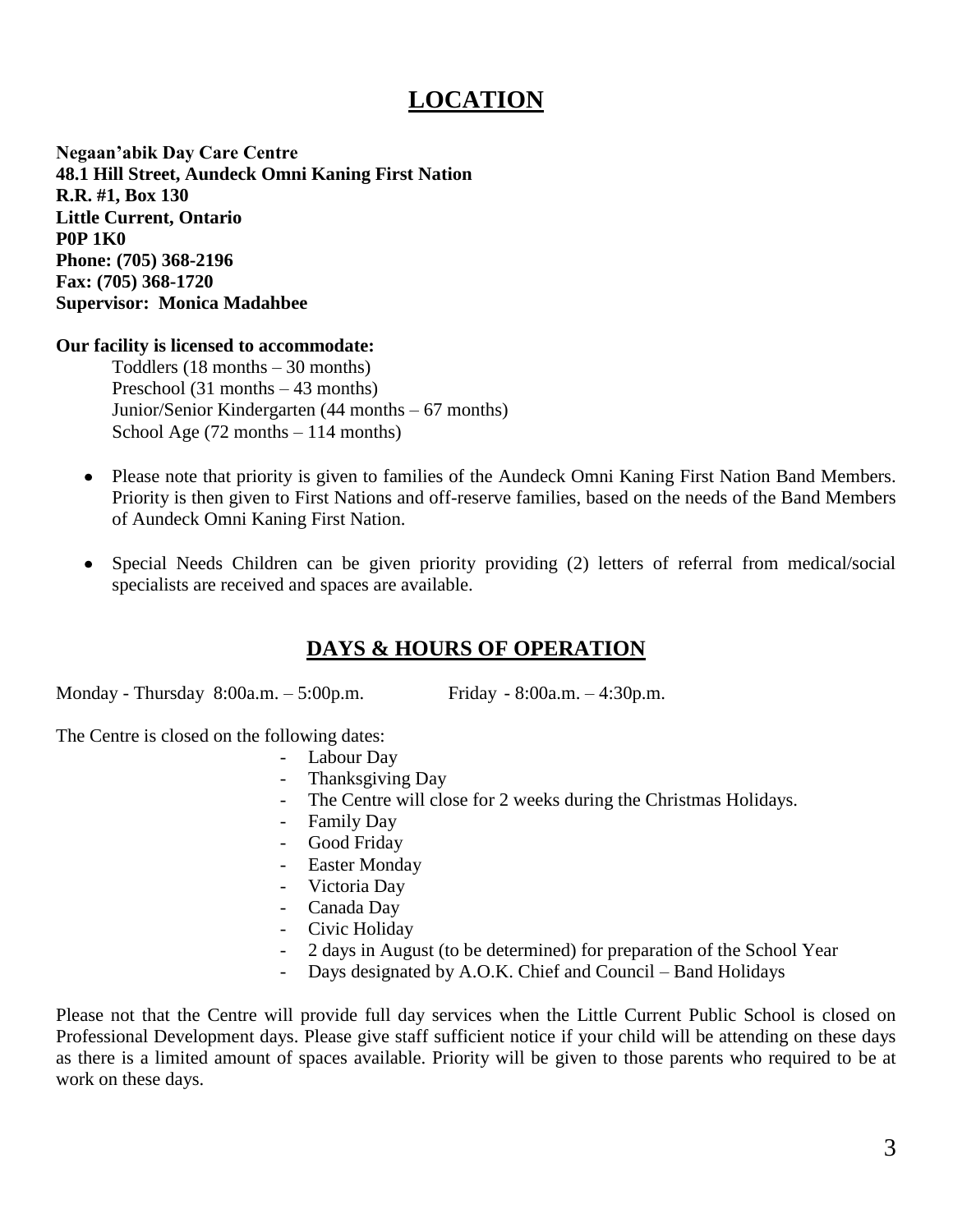### **PHILOSOPHY**

The Negaan'abik Day Care Centre is based on the philosophy that children grow best in a secure, positive, caring, fun and stimulating environment. Our Centre encourages the young child's active involvement through diverse learning experiences appropriate to each child's development stage, style and preference.

Our team will teach and foster our Native heritage, in our programming and curriculum, whereby, providing a positive, healthy identity in our Native heritage. We will encourage the children to discover for themselves through concrete experiences. We feel that it is important for children to learn problem solving skills rather than "correct answers". The children will also be encouraged and given the freedom to make choices, which will provide a strong foundation for independence, confidence and self-sufficiency to succeed on their own. We believe in the development of the whole child, emotionally, physically, socially and mentally.

#### **MISSION STATEMENT**

The Negaan'abik Day Care Centre will provide a strong foundation for the holistic development of each unique child. The Centre will strive to achieve, foster and facilitate each child to reach their optimal level of development.

#### **STAFF**

Our Centre believes that staff is important in achieving quality programming and care. We take pride in the fact that all of our teaching staff are qualified Early Childhood Educators with additional training in C.P.R. and First Aid. Staff is screened through Police services prior to joining the team.

#### **STAFF RATIOS**

The maximum ration of children to program staff is regulated by the Nurseries Act is:

Toddlers 5 children per 1 staff Preschool 8 children per 1 staff JK/SK 10 children per 1 staff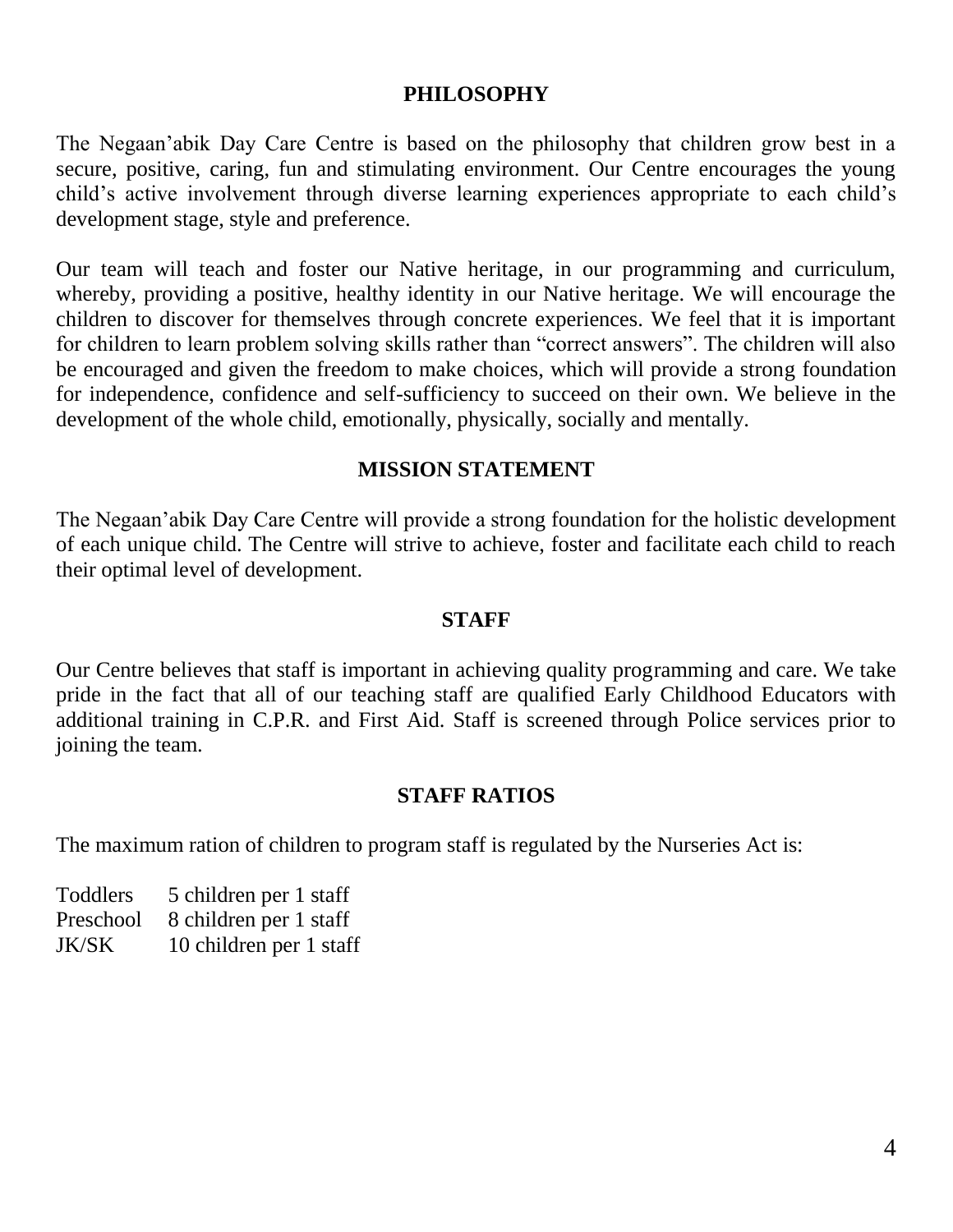### **POLICIES**

We thank you in advance for respecting our Centre's policies and procedures. We are a licensed facility that follows strict regulations. We accommodate a regulated number of children as well as meet specific staff to children ratios. These policies are designed to help us run a quality Centre.

The regulated numbers affect staff schedules, lesson plans, our ability to accommodate other children, and the purchase of materials and groceries. Last minute modifications, discharges, and late schedules disrupt our ability to meet you and your child's needs.

#### **ADMISSION**

An interview will be arranged to familiarize you and your child/ren with our Centre. The Supervisor will discuss with you the information outlined in this manual and answer any questions or concerns. At that time, forms can be completed detailing health information (allergies, copy of your child's immunization history) as well as pick-up, drop-off and emergency contacts. This information must be submitted to the appropriate Supervisor prior to your child's start date.

The first week may be traumatic for any child; therefore, our staff encourages our parents to stay with their child/ren for a few minutes at the beginning of the day. This reassures the child/ren and minimizes fears until he/she becomes comfortable with his/her new surroundings.

### **BUSING SERVICE**

The busing service will provide transportation for the Aundeck Omni Kaning Band Members. Transportation will be provided Monday-Friday, from September to June. The busing service is not available during the summer months.

Children must be 2.6 years old to ride the bus alone. Parents/Guardians with children who are younger than 2.6 years are welcome to ride the bus while accompanying their child to and from the Negaan'abik Day Care Centre. A transportation contract must be completed before the service is utilized. It is the parent's/guardian's responsibility to arrange a pick-up and drop-off schedule with the busing service. A staff member will meet the bus upon arrival. He/she will then assist the children as they walk off the bus. He/she will count the children. Once all of the children are accounted for, they will proceed into the Centre. The bus will then be permitted to leave.

The Negaan'abik Day Care Centre will endeavor to meet the transportation needs of children residing within the boundaries of the Aundeck Omni Kaning First nation in an efficient manner.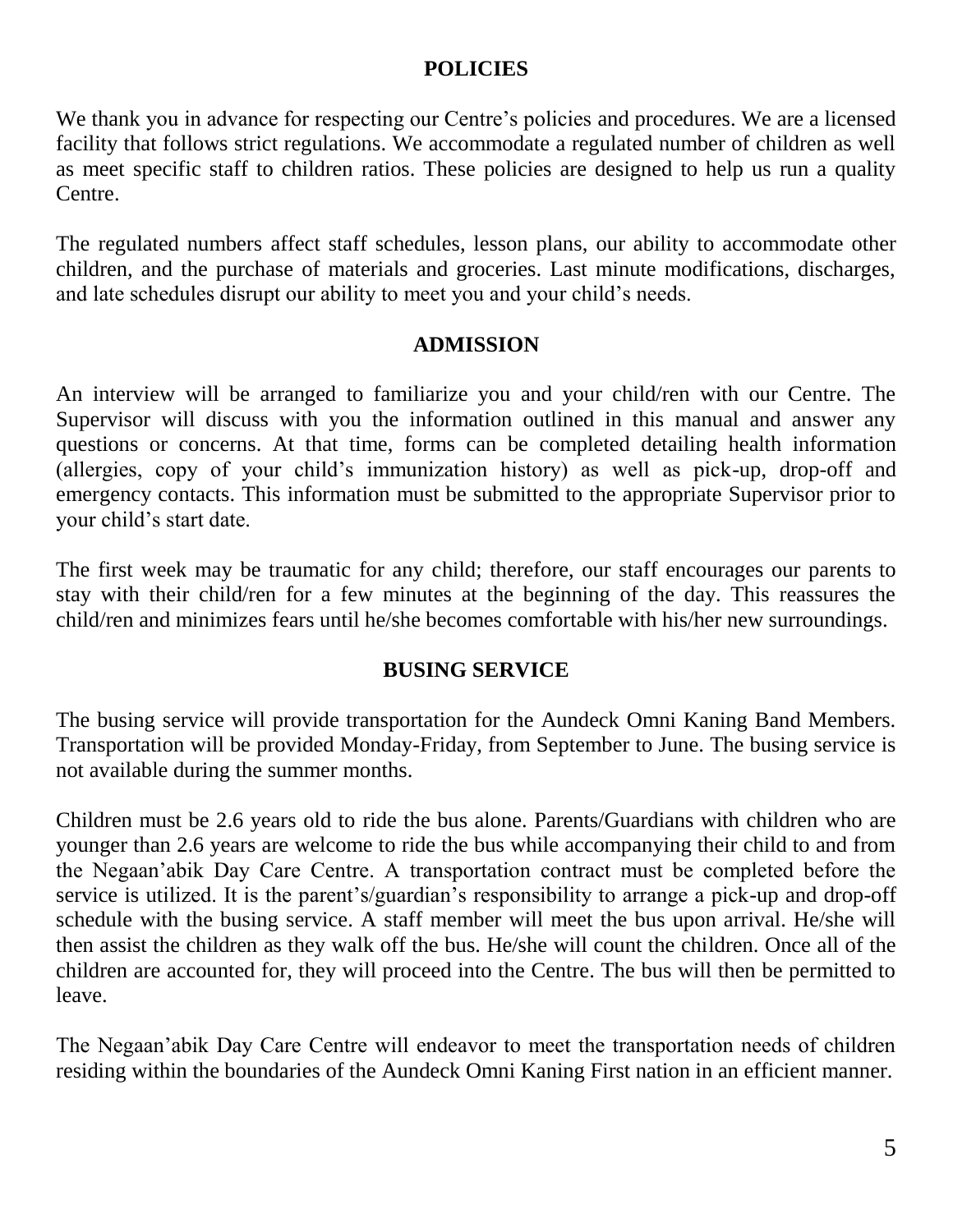### **TRANSPORATION PROCEDURE**

Transportation relating to busing services will be organized and delivered by the designated busing contractor for Aundeck Omni Kaning.

Bus operations must be licensed under the Public Vehicles Act and the Ontario Highway Traffic Act. The regulations with regards to transporting children impose certain duties and responsibilities on the bus company and the driver employed by the company regarding control and safety in the operation of the school buses.

All routes and stops will be established on the basis of safety, time efficiency, loading and economy. In the case where an alternate drop off point is required the parent is responsible for contacting the Day Care staff of this change.

If a parent, guardian, or designated care giver fails to be at the residence of destination, it is the responsibility of the bus driver to return the child/ren to the Negaan'abik Day Care Centre.

In the event of inclement weather the busing service may follow the decision of the school boards/ buses on Manitoulin as a quide to cancel the operation of the Negaan'abik Day Care busing service.

## **CLOSURE/ CANCELLATION POLICY**

In the interest of safety and well being of the staff and students, the Negaan'abik Day Care Centre will be closed when weather conditions warrant such action. If the Band Office is closed due to inclement weather conditions, then, the Day Care will be closed also. The decision will be made at the discretion of the Chief and in his/her absence, the Band Manger. In the event of a power outage, the Centre will close after 1 hour, if it has not yet been restored. The Centre will remain closed for the day.

### **CLOSURE/ CANCELLATION PROCEDURE**

The Supervisor will contact the bus drive and advise him/her that due to inclement weather conditions, the busing service will NOT be required for that day.

The Day Care Supervisor will make every effort for the Day Care to be open in a timely manner so the parents who choose to drive their child/ren can be accommodated. The Supervisor will adhere to teacher/child ratios. In the event where ratios are not being maintained those parents who are not working will be asked to pick up their child/ren. In the event of closure the Supervisor will make every effort to contact parents before they attempt to drive their child/ren to the Centre. It is the responsibility of parents/guardians to contact the Day Care Centre by phone to determine whether the Centre will remain open. This is only in the event that the Supervisor was unable to contact parents/guardians. If the Centre is remaining open, parents are urged to use their own discretion when transporting their own child/ren to and from the centre. The Day Care and Aundeck Omni Kaning Band are not liable for any incidences that may occur when personal transportation is being utilized.

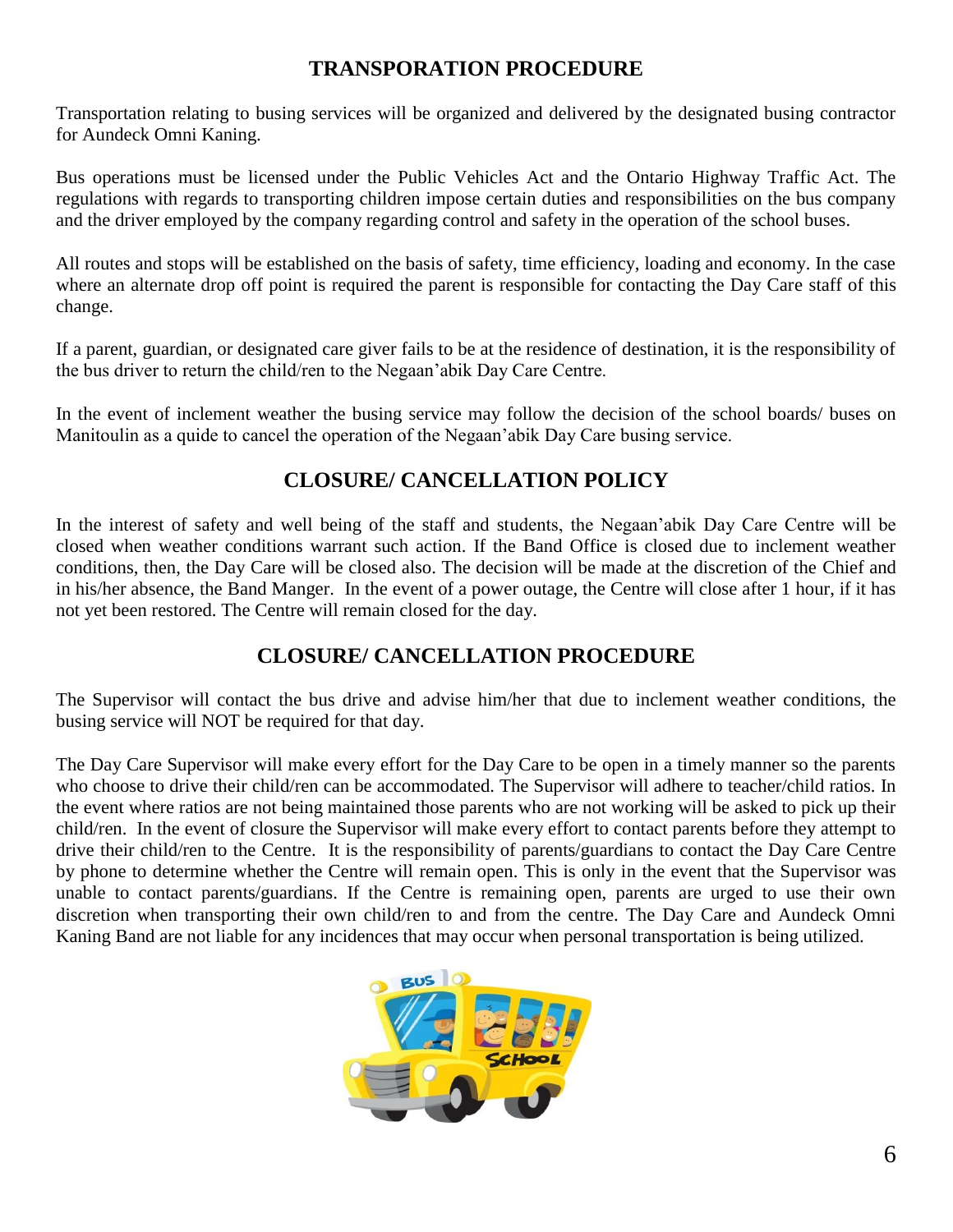### **ARRIVAL & DEPARTURE**

Children depend on regular routines for their own sense of security. We therefore require that you establish fixed hours to pick-up and drop off your child/ren. In the morning special activities begin at 9:00a.m. Your child should arrive by this time in order to benefit fully from the program.

### **Arrival**

- Notify the Centre by 8:00a.m. if your child will be late or not attending for the day. If a call is not received, the Day Care staff may call to check on your child.
- For the safety of the children and bus driver, please do not park in our school bus loading zone.
- Assist your child in the removal of their outdoor clothing.
- Never leave your child unattended in the cloakroom, the playroom or in any other classroom at the Centre.
- Walk you child into the playroom and indicate your child's arrival to one of the staff members.

### **Departure**

- Please pick up your child/ren at or before the prearranged time as indicated in your child's registration package. Staff is scheduled according to departure times; therefore, it is imperative that they are maintained.
- Let staff know you are leaving with your child/ren.
- Only contacts on your authorization list can take your child/ren.
- Parents are asked to notify the staff if their child/ren is to be picked up later than usual.
- If someone else is picking up your child/ren, notify the staff in order that your child/ren may be prepared.
- It is your responsibility to dress your child at the end of each day.

### **CHANGE OF INFORMATION**

It is the responsibility of the parent to inform the Centre of any changes in their address, telephone number, class schedule, and place of employment, emergency contact person, and any additional information regarding the child's health. **CHANGES MUST BE REPORTED IN WRITING**. We also ask parents to inform us of any change in marital status to help us understand and accommodate any change in your child/ren's behaviour. We ask that you do this as soon as possible in case any emergencies arise. In case of divorce or separation, if only one parent has legal custody of the child, the Centre must be given a copy of the legal agreement which specifies this arrangement. Only with this document on file can the Centre refuse to release a child into the custody of a parent.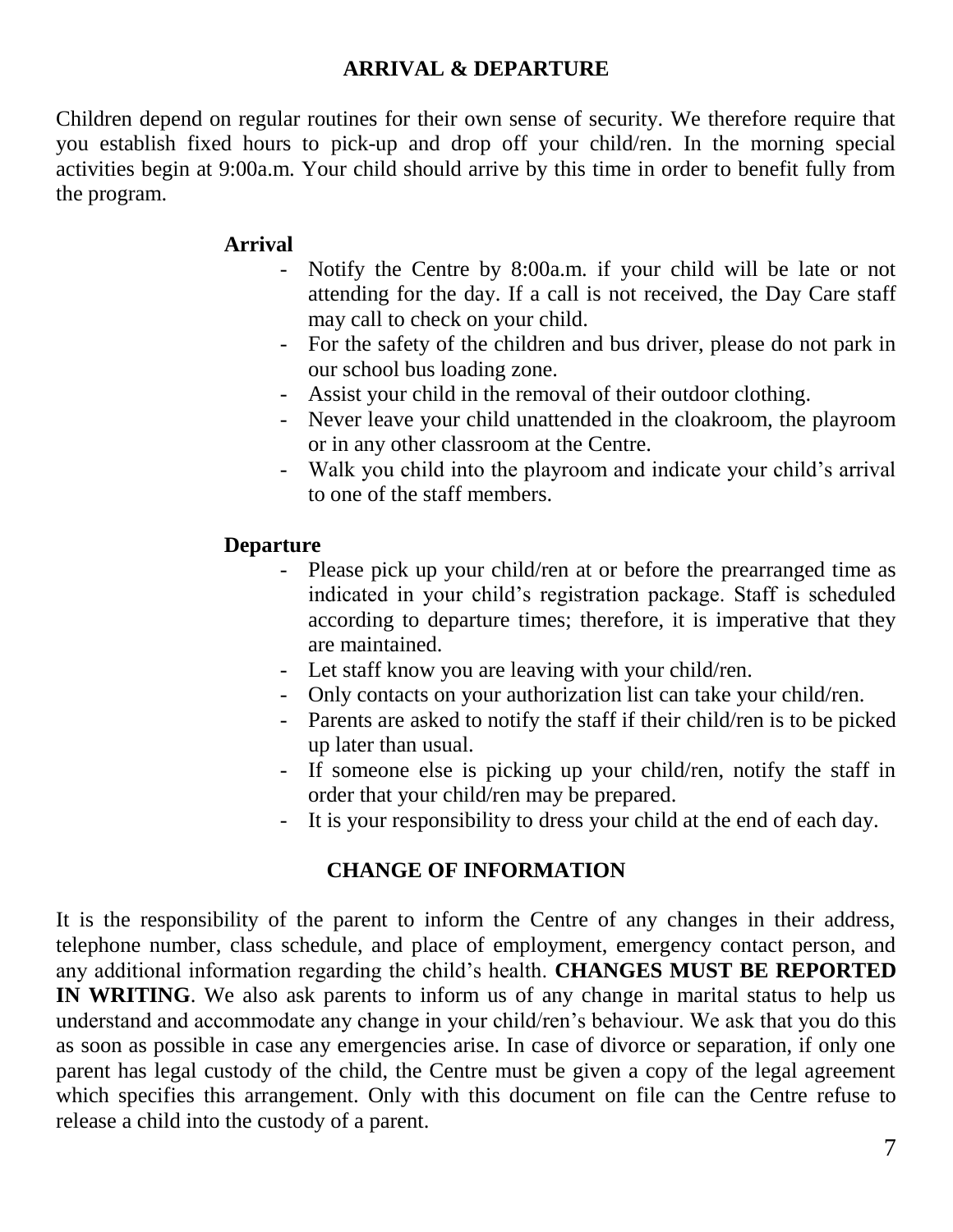### **COMMUNICABLE DISEASES**

On confirmation of communicable disease, the staff will post a notice for parents noting the disease. All communicable diseases must be reported to the Public Health Unit as required under the Public Health Act regulations.

### **IMMUNIZATION**

The Day Nurseries Act requires the prior to admission; the child is to be immunized as recommended by the local medical officer. If a parent of the child objects to the immunization on religious or conscience grounds, exemptions may be granted by the Public Health Unit.

A photocopy of the child's immunization record must be kept in the child's file. Parents are required to inform the Supervisor in writing of all immunization updates.

### **REST PERIOD**

The Day Nurseries Act states that a child 18 months to 44 months must have a rest period following the mid-day meal to regain his/her energies in a hectic day. Children who are over 44 months of age (as of August 31 of the year) will be provided with quiet supervised activities for the entire rest period.

The need for rest and sleep varies greatly at different ages, and even among children of the same age. The provision acknowledges that some children who are tired take a relatively long time to relax and sleep. After one hour, children who remain awake will join the other children and engage in quite supervised activities.

### **TOYS**

Children who need the comfort of a stuffed animal or blanket may bring this item for rest period.

Please discourage your child from bringing his/her toys to the Centre. This will prevent loss of damage to his/her belongings. Sometimes it is hard to share toys from home and it is even harder to play with them. THE CENTRE IS NOT RESPONSIBLE FOR STOLEN, BROKEN OR LOST ARTICLES.

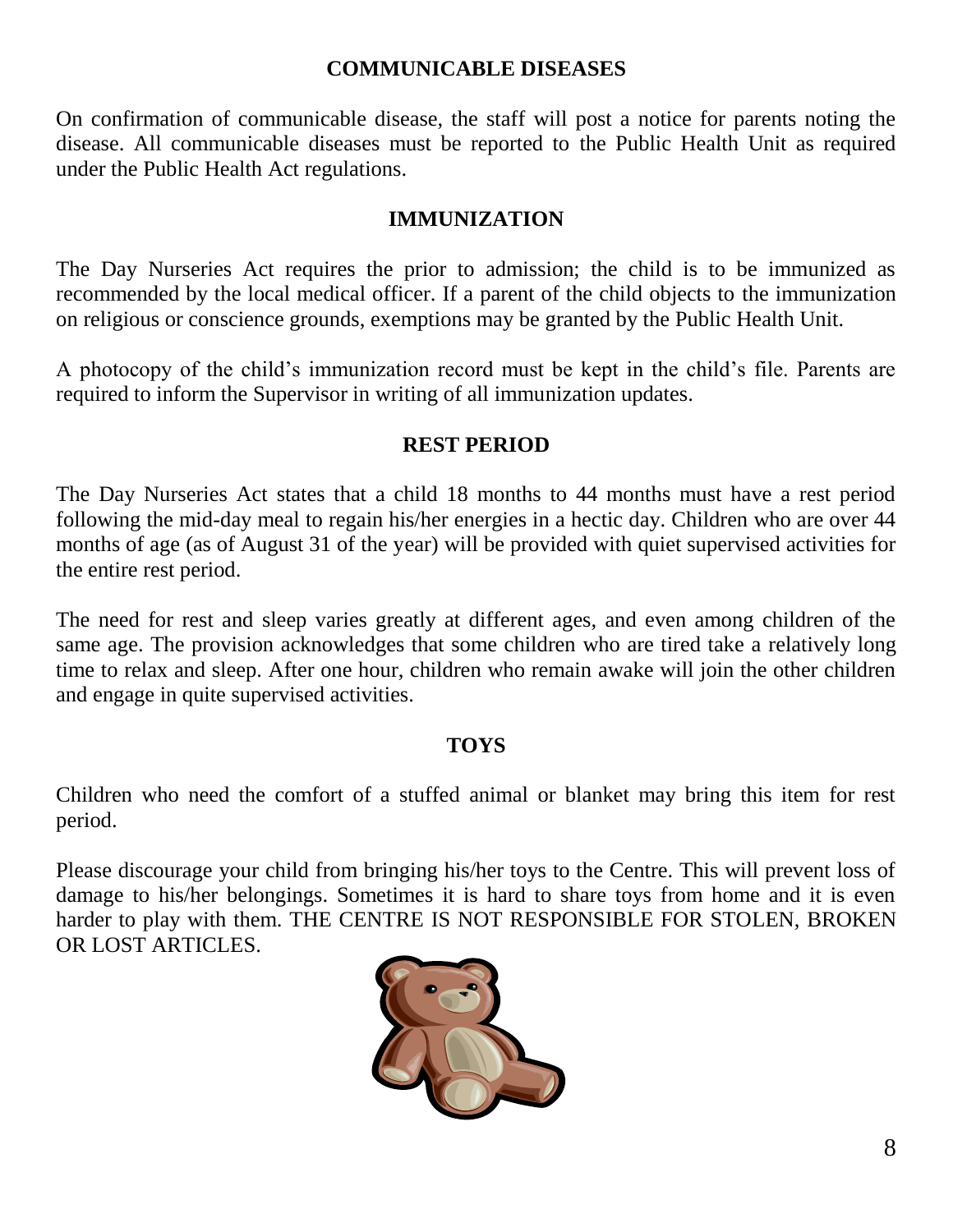### **CLOTHING**

When choosing clothing for your child to wear at the Centre, think of your child's comfort and provide simple clothing that is free of complicated fastenings. Children are encouraged to dress and undress themselves. Think of messy art materials and other messy activities that provide clothing that is washable. Think of our playground and provide clothing that is sturdy. Think of changeable weather and the fact that it might be cool in the morning yet warm in the afternoon and vice versa. It is much easier to remove the unneeded item of clothing than to put something on if you don't have it.

#### **Please Note:**

- An extra set of clothes must be kept in your child's locker at all times. It is important to label your child's clothes. We are NOT responsible for loss or stolen items.
- Please ensure your child has safe and comfortable shoes. Running shoes are best to avoid slipping on floors and/or climbing equipment.
- Parents are required to supply diapers and wipes for children who are not fully toilet trained.
- Parents will ensure that their child has appropriate outdoor clothing at all times.

If we should have a problem with lack of appropriate clothing, the parent will be contacted to rectify the problem.

### **SICK CHILDREN**

In order to maintain a healthy environment, as well as ensuring the comfort of the individual, sick children cannot be accommodated at the Centre. The Day Care Nurseries Act, the Public Health Unit, limited staff, physical space and equipment do not allow us to care for a sick child. This policy is also to protect the other children from the possible spread of an illness.

#### **The policies for the Centre are:**

- Children who become ill while at the Centre will be isolated and kept as comfortable as possible. The parent or other designated person will be notified to pick up their child as soon as possible.

Children displaying the following symptoms will be asked to stay at home or be picked up from the Centre.

- Heavy nasal discharge
- Diarrhea
- Vomiting
- Sever coughing
- Earache
- Headache
- Fever (oral temperature 37.5 Degrees Celsius or 100.4 Degrees Fahrenheit)
- Mucus discharge in the eyes
- Unusual skin rashes.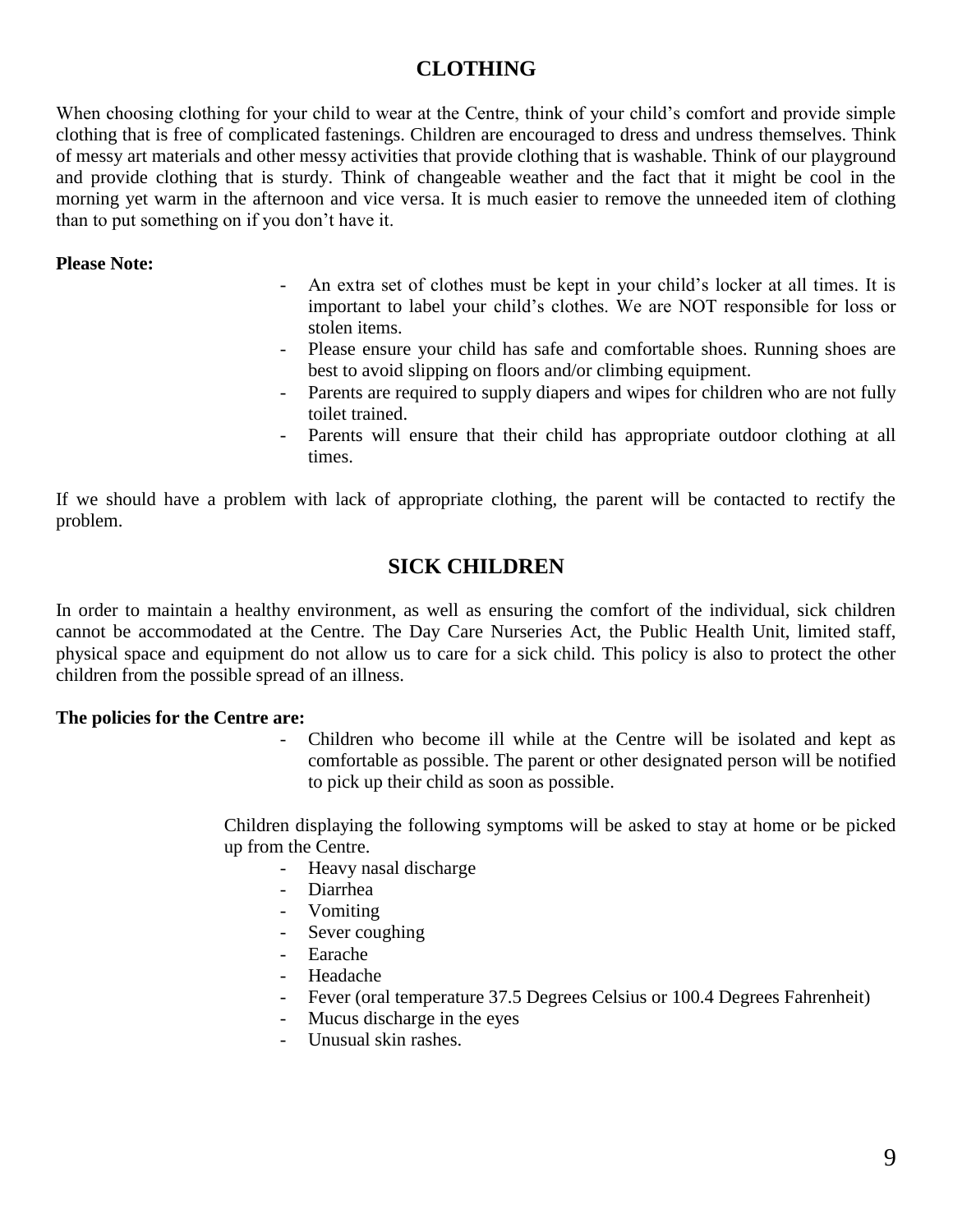**Please Note:** Children who display the following symptoms will require a doctor's note before returning to the Centre; unusual skin rashes or spots, discharge from the eyes, severe breathing difficulty, and any other symptoms indicative of a contagious disease.

The staff will observe the children with the following symptoms and report any concerns to parents – loss of appetite, changes in behaviour, and changes in bowel movements or bladder routines.

Children who are recovering from a cold or other minor illness can be accommodated however; **there can be no special provisions for remaining indoors.**

Children who have been sick during the night should be kept at home (i.e. vomiting, fever, diarrhea and/or severe coughing). Chances are the children will not be able to follow the program due to fatigue. Therefore the parent will have to be contacted during the day. Children should be symptom free for 24 hours prior to returning to the Centre.

Children who are sick and on antibiotics due to illness or an infection must stay at home until the antibiotic has been **administered for a full 24 hours**. This is to ensure that the child will not have an allergic reaction to the antibiotic and to ensure that the symptoms of illness are minimized.

If children show symptoms of illness during the day, they are immediately isolated and a parent or guardian is contacted. In the meantime, the ill child will be given the opportunity to lie down on a cot or sit quietly with a book.

### **MEDICATION**

All medications must be accompanied by a written authorization form from the parent. Suntan lotion, cough drops, medicated lipsyl, etc. are considered a medication for the purpose of this policy. The day care staff is not authorized to give medication that contains narcotics of any kind. Alternate arrangement for the administration of these medications should be made if necessary.

The parent must hand-deliver the medication to a staff member, prescription, non-prescription or topical medication, in the original container or package and the parent must fill out and sign a medication form explaining the dosage, time of administration and possible side effects. The container must be labeled with the child's name, the name of drug, and the dosage to be administered, instructions for administration, storage and date of purchase.

In the case of topical medication, the container must be clearly labeled with the child's name and name of drug. The written instructions will be given to the educator who will then initial the form. The Supervisor will be responsible for keeping these forms on file.

If a child requires medication upon arrival, the parent is responsible for the administration of the medication.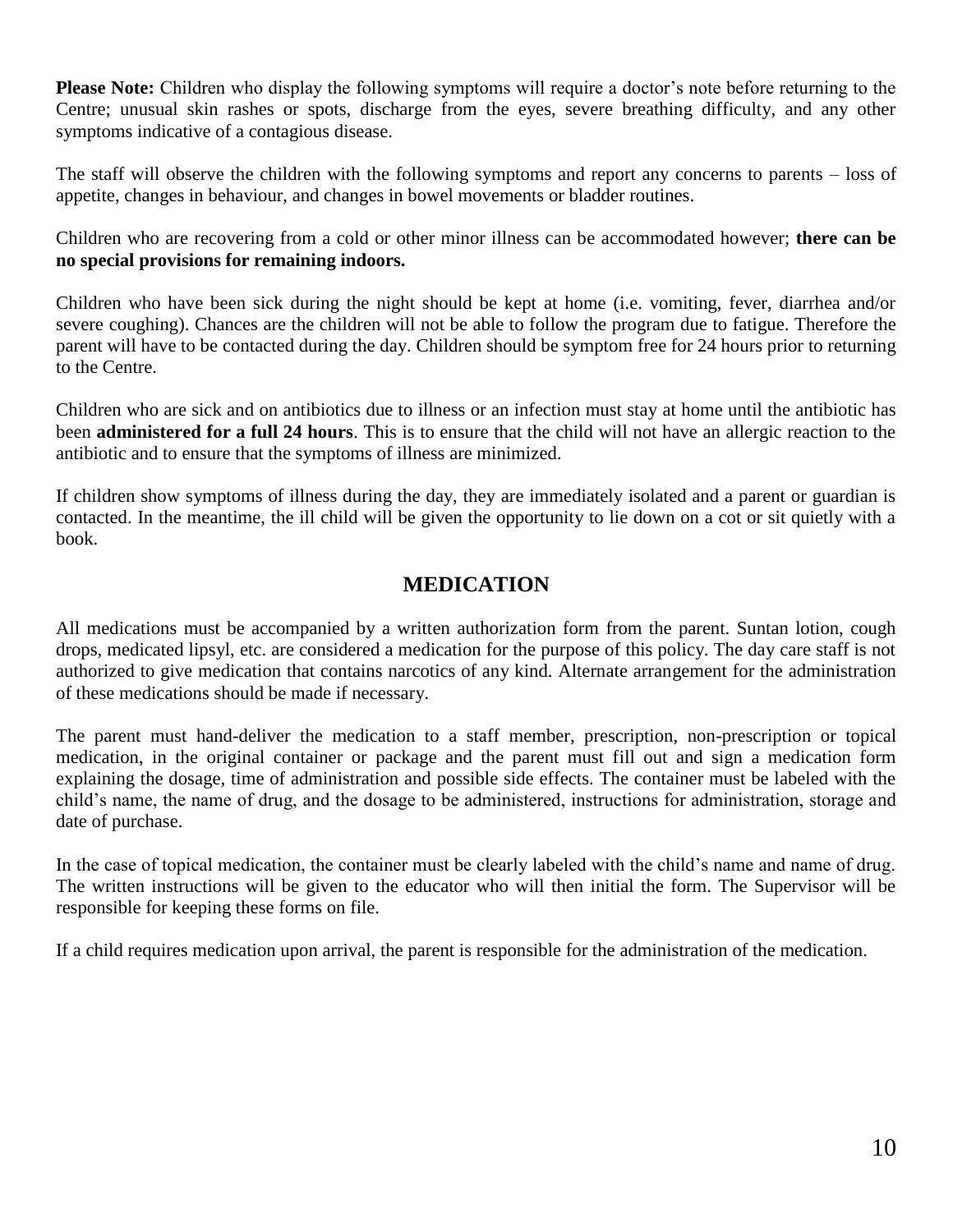#### **DENTAL HYGIENE**

The day care provides child-sized toothbrushes and toothpaste for the children enrolled at the Centre.

#### **DISCIPLINE**

All children who are involved in discipline concern will be offered a discipline process. The discipline process will include the child be treated with fairness and respect: to be given the opportunity to share his/her side of a situation, and to be assigned consequences in a reasonable and impartial manner.

Positive reinforcement will be communicated to the child through verbal praise for a job well done, as well as through non-verbal communication such as hugs. Consistent acknowledgement of acceptable behaviours in children will send messages to the child of acceptance and self-worth.

The staff will be aware of their total play area and the moods and actions of the children in their care. Therefore, for seeing any negative action, a teacher will redirect a child into a more positive action or activity.

Spanking or other corporal punishment will not be permitted. Harsh or degrading measures of discipline will never be permitted. Time out will only be utilized as a last resort. Deprivation of a child's basic needs will not be permitted.

#### **IT IS STRICTLY FORBIDDEN:**

- To use any form of corporal punishment.
- To use deliberate harsh or degrading measures that would humiliate or undermine a child.
- To deprive a child of basic needs including food, shelter, clothing or bedding.
- To lock or permit to be locked a door for the purpose of confining a child.

#### **CHILD ABUSE**

It is a legal responsibility to report any suspicion of child abuse encountered in the course of one's professional duties. The Negaan'abik Day Care Centre follows the Bands protocol in regards to reporting child abuse. Any staff member has a legal responsibility to report any suspicions of child abuse directly to the Supervisor or his/her designate immediately. The Band Manager will be informed of the situation; if he/she is unavailable the Chief or Community Support Worker will be informed immediately. Once Band personnel have been informed, a call will be placed to the Children's Aid Society. The Supervisor will ensure that the report is complete and properly filled out before it is inserted into the child's file. The staff involved will be aware of the following forms; Serious Occurrence Report and the Child Abuse Reporting Form.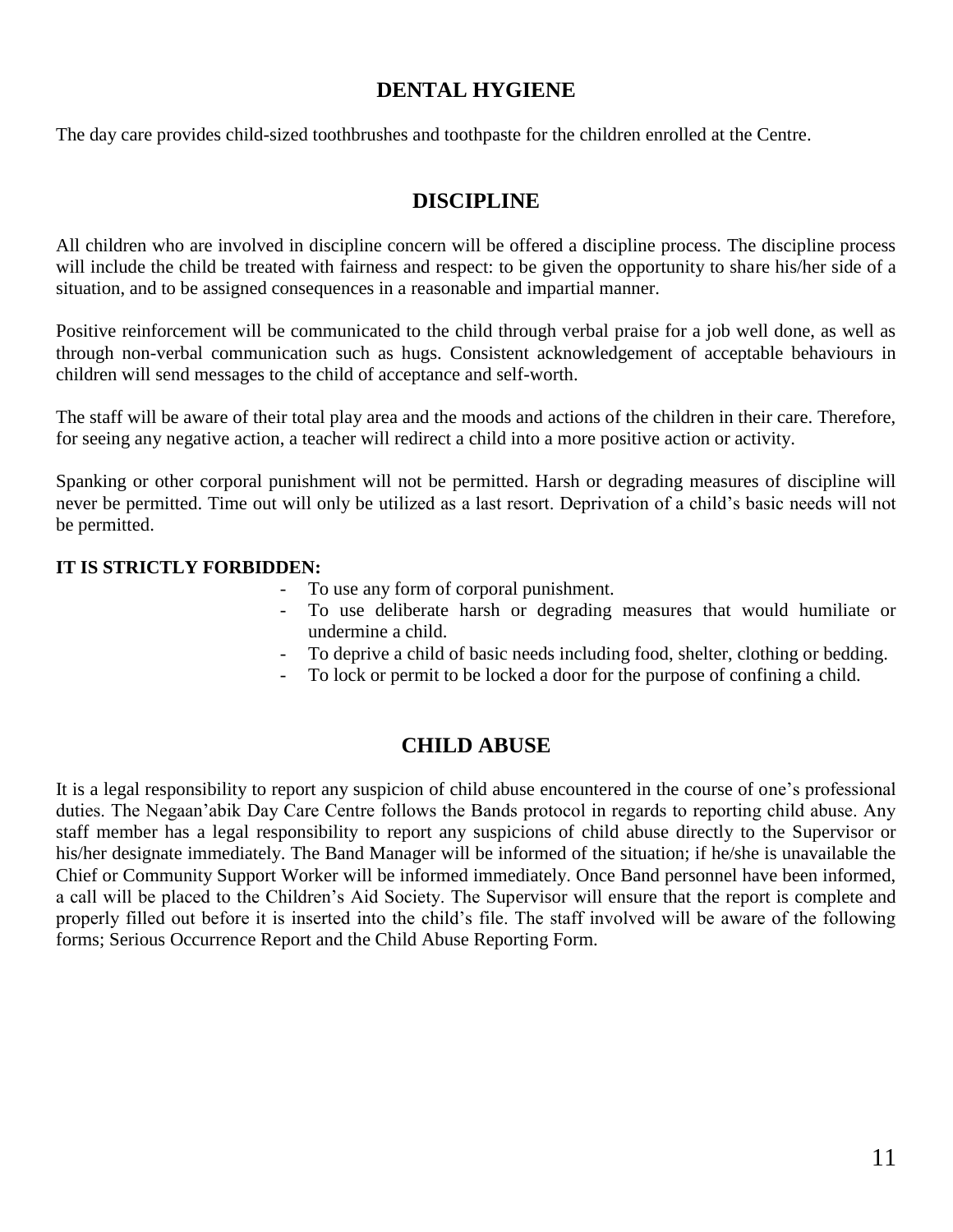#### **CRIMINAL REFERENCE CHECKS**

Criminal reference checking is a precautionary measure designed to ascertain whether employees providing direct services to children have a record of criminal convictions for those crimes which could potentially make the unsuitable for certain positions of trust. These checks will assist the Centre in attempting to ensure safety and well-being of the children in our care.

Criminal reference checks will be mandatory for all successful candidates for either full-time or part-time positions in our daycare.

A positive response does not necessarily ensure employment. The nature of all circumstances surrounding any charges and convictions will be considered. Criminal checks are only one part of the overall hiring policy. References from past employers are also considered. The Ministry requirement is only that agencies ensure checks are conducted and the check form is part of the hiring process. All hiring decisions are the responsibility of the AOK Chief and Council.

#### **NON-AUTHORIZED PICK-UP**

The Negaan'abik Day Care Centre cannot allow your child/ren to be picked up by individuals that are not recorded in their emergency cards. New individuals can be added to your child's emergency card. Any new individuals that have been added to their emergency card will be asked for picture identification when picking up your child. This policy is to ensure that your child is indeed leaving the Centre with the appropriate individual.

#### **ABSENT/ SICK DAYS**

Regular attendance is strongly encouraged to maintain your child's enrollment at the Centre. If your child/ren are absent for reasons other than illness (more than 15 days per month) the day care Supervisor will call the parent/guardian to discuss the reasons why the space is not being utilized on a regular basis. This may warrant a possible discharge from the Centre.

#### **WITHDRAWAL**

Written notice of permanent withdrawal must be given 2 weeks in advance. A permanent space cannot be guaranteed if you wish to temporarily withdraw your child from the program. This will help the Centre maintain its full capacity and educational program.

#### **DISCHARGE**

The Negaan'abik Day Care may terminate services if policies are not followed, fees are not paid (late fees), or if it is felt that the child has needs that cannot be adequately met by the Centre. Parents would be included in this process and all avenues will be explored to avert the discharge including behaviour management, room set-up, classroom limits and expectations.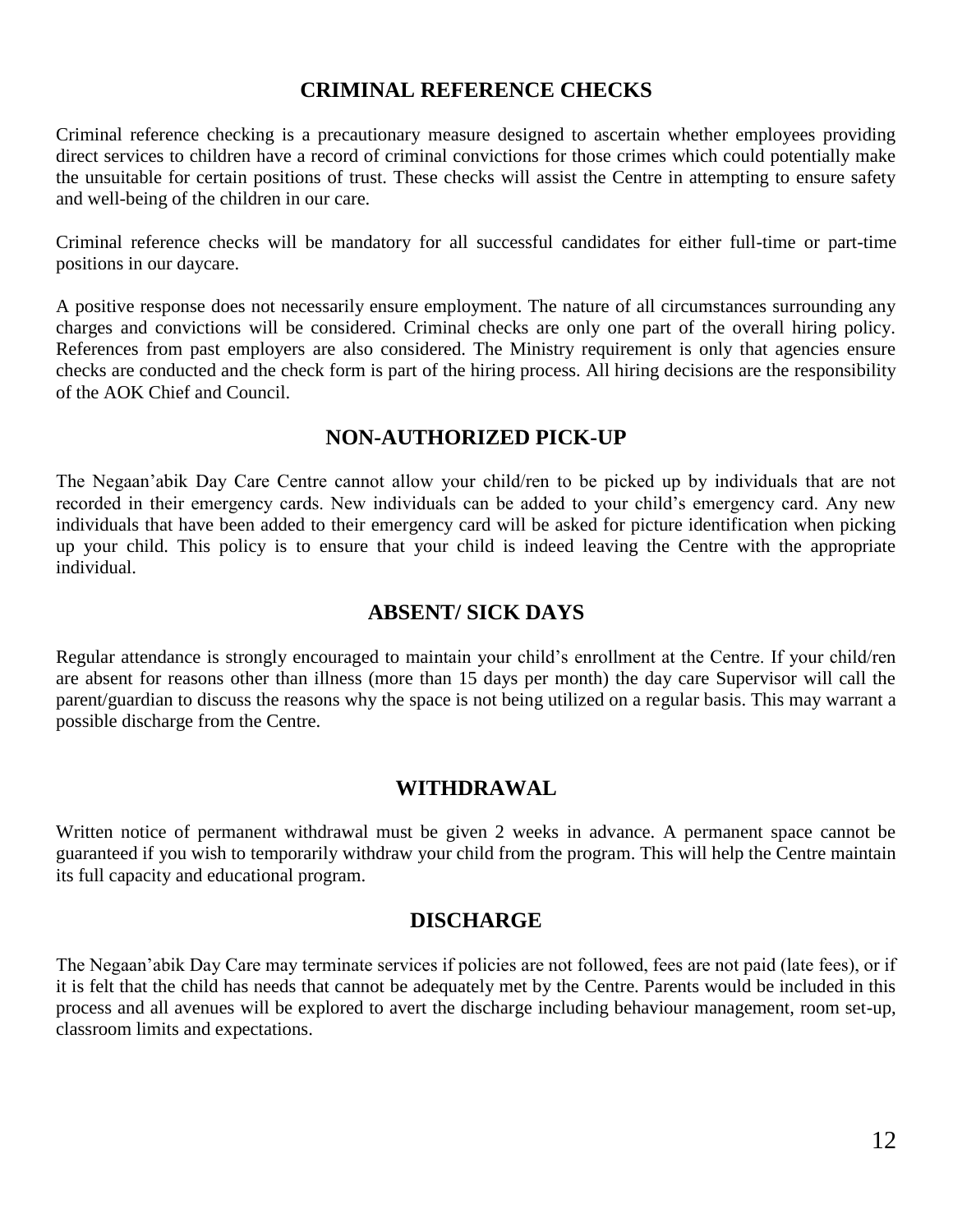## **FIRE AND EMERGENCY PROCEDURES**

In the event of emergency conditions (i.e. necessary evacuations, blizzards, etc.) parents should be prepared to pick-up their child early, or make arrangement so have someone else available. Please keep in mind that we must know who it is and the staff will require parental permission prior to releasing their child to unauthorized persons. Parents will be contacted by telephone.

All staff must know their fire drill duties and are responsible to carry them out when the alarm sounds of if fire is detected. Children participate in regular monthly fire drills and the procedures are posted in the Centre. All fire drill procedures have been approved by the AOK Fire Department.

## **Fire Drills**

Fire Drills will be conducted on a monthly basis. The following information will be recorded: date, number of children, number of adults and the time required to evacuate the premises.

Children will be taken to our alternate shelter when required. Our alternate shelter is the Band Hall. If the Band Hall is unavailable then, our other alternate shelter is the Elder's Centre.

### **Fire Emergency Procedure**

- 1) Staff and children are instructed on proper procedures and have practiced carrying them out.
- 2) Monthly fire drills are conducted to ensure the system consistently meets the demands of the Centre.
- 3) We do not stress time as a major factor of importance (within reason). We stress that everyone gets out safely and calmly.
- 4) A record is kept of all fire drills and emergency evacuations.
- 5) Written records of tests conducted on the fire alarm system and all tests of fire protection equipment are kept on file.
- 6) The emergency number for police, fire, ambulance, and the numbers for busing service, hospital and the local medical officer of health are posted by the telephone.
- 7) Children must wear shoes at all times. If the fire occurs during sleep time, the basket of children's shoes is taken outside and shoes will be put on in a safe place.

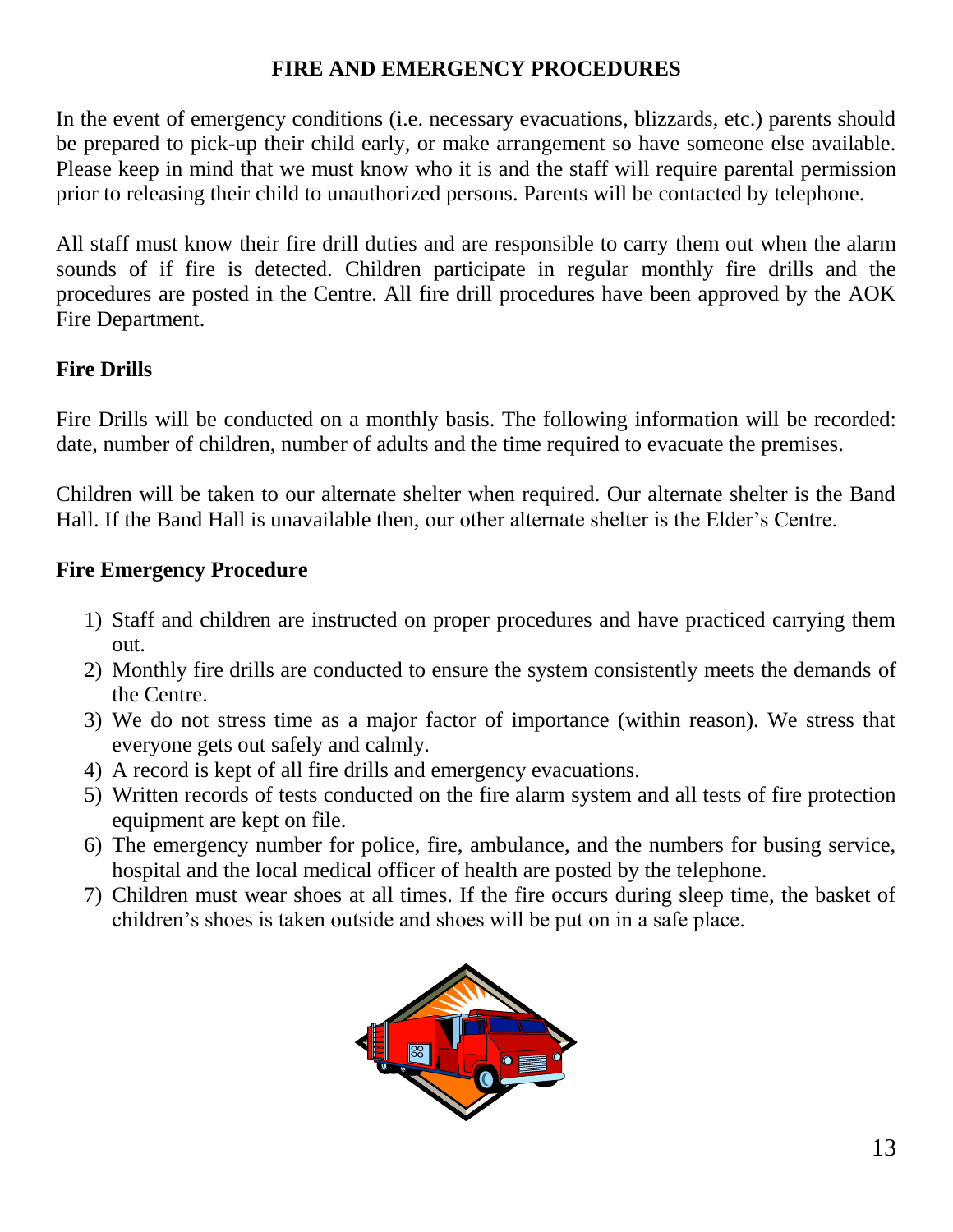### **PROGRAM**

Each day the children will participate in Circle, Creative, Outdoor play, Centre Time and a Lesson of the Day.

#### **Lessons**

Each day a lesson from one of the following curriculum areas will be taught. The schedule for the lessons is as follows:

| Monday   | uesday | Wednesday | Thursday                   | Friday |
|----------|--------|-----------|----------------------------|--------|
| Language | Math   | Science   | Social Studies/            | Music  |
|          |        |           | <b>Sensory Exploration</b> |        |

## **Early Literacy/Language Skills**

Our program encourages early reading and writing skills using both the whole language (visual) and phonics (auditory) approach. Children are encouraged to use the printed word in purposeful situations so children begin to recognize familiar words (story time, library centre, using print during daily routines and activities). Phonics encourages children to develop sound-letter associations and blend sounds to form words. Early writing skills are encouraged by providing children with opportunities to experiment with writing, to develop a grasp of a writing tool, to learn that we print/read from left to right, and from top to bottom, and to learn how to form letters. Listening skills, vocabulary, use of language and important language concepts are a major part of our program.

### **Math**

These activities will help children learn how to pattern, sequence, classify/ categorize, sort, match, and recognize numbers, count and measure.

### **Science**

These activities will help children develop their problem solving and thinking skills through everyday experiences (e.g. why do stars twinkle? Where does the rain come from?)

### **Social Studies**

The staff will help children learn about the world around them. They will learn about different countries, towns and cities. This area will also teach them self-help skills such as cooking, cleaning and dressing. The children will learn about places and things that are familiar to them (e.g. camping and fishing) as well as about other major countries, what the people eat, how they live, what their national flag looks like, what kind of sports they play and what animals live there.

## **Music**

Music is designed to foster singing, moving, body awareness, coordination, and balance, language skills, patterning and listening.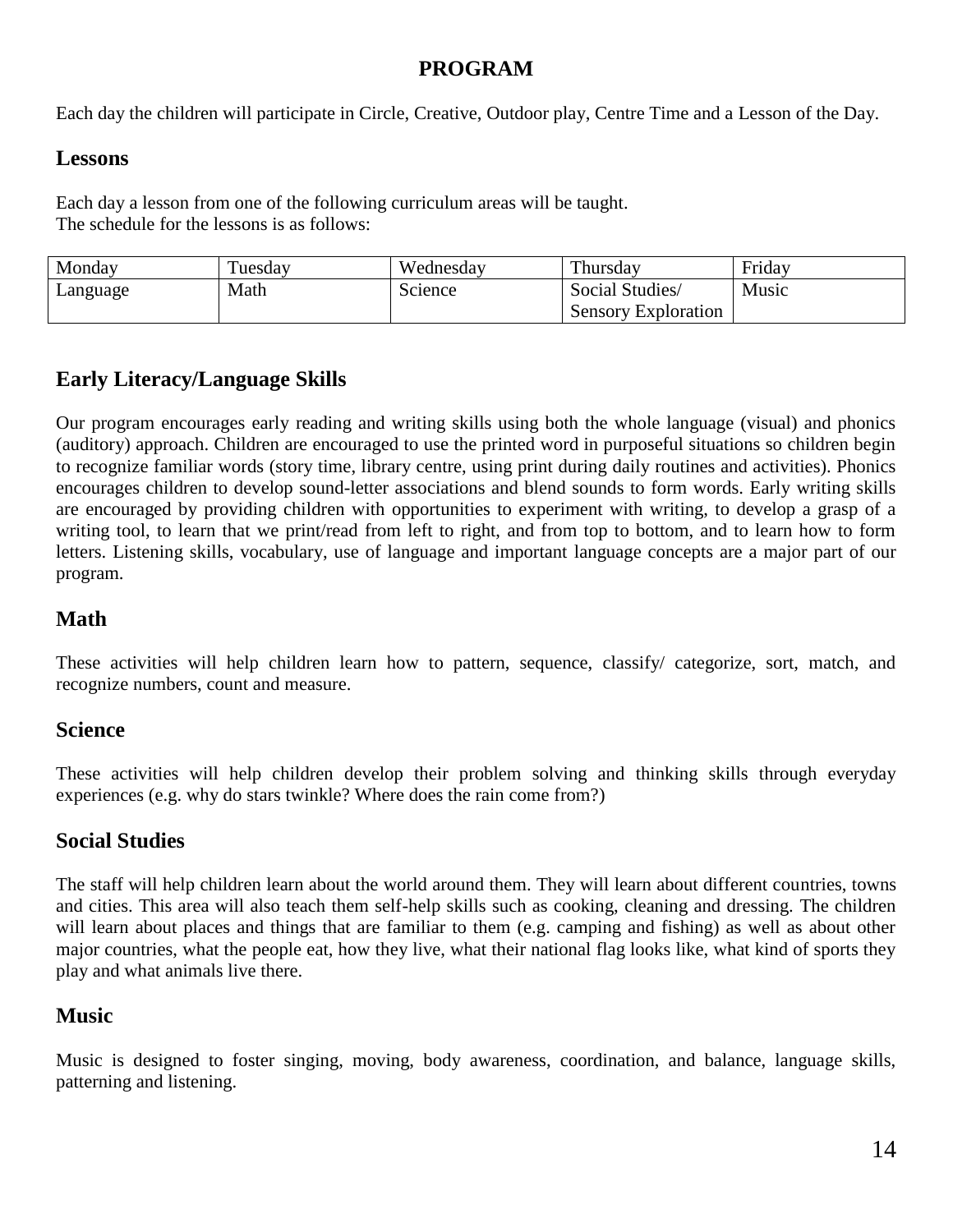### **Activities**

### **Creative**

Painting, pasting, cutting, play dough, etc. are designed to develop small muscle co-ordination (fine motor skills).

### **Circle Time**

Activities at Circle time encourage listening, signing, sharing of information, storytelling abilities, and the use of their imaginations. It expands their knowledge of known and unknown topics as well as their language skills.

### **Outdoor Play**

Children play outside daily (weather permitting). There is a large fenced-in area with a variety of play equipment to help your child develop his/her gross motor skills, coordination, balance as well as providing lots of fun. Please be sure to have proper outdoor clothing at the Centre each day (e.g. hats, sunscreen, outdoor shoes, snow pants, mittens and other weather appropriate apparel). Please ensure that all clothing is marked with permanent marker.

### **Trips/Special Visitors**

Throughout the year trips are made to special places of interest (e.g. fire station, post office, grocery store, police station). A notice will be sent home in advance of the excursion detailing the destination, time and date. It will also include a permission slip which must be signed and returned. Parents are usually welcome to participate (depending on numbers). If a parent wishes to accompany his/her child they are asked to inform the staff prior to the trip. The Centre always welcomes special visitors to share information with the children. If you feel you have relevant skills to share with the children, please inform one of our staff.

### **OUR INTRODUCTION TO THE OJIBWAY LANGUAGE**

The Negaan'abik Day Care Centre offers an ideal introduction to the Ojibway Language. At the beginning of each week (Monday) the children will participate in a "Smudge Ceremony". This ceremony will take place before Circle begins. Our introduction to the Ojibway language will help children learn the everyday first words (presented in Ojibway) with the use of simple, colourful illustrations and activities. These daily activities include the sharing of information, ABC's, calendar, language games, counting, matching, singing and dancing.

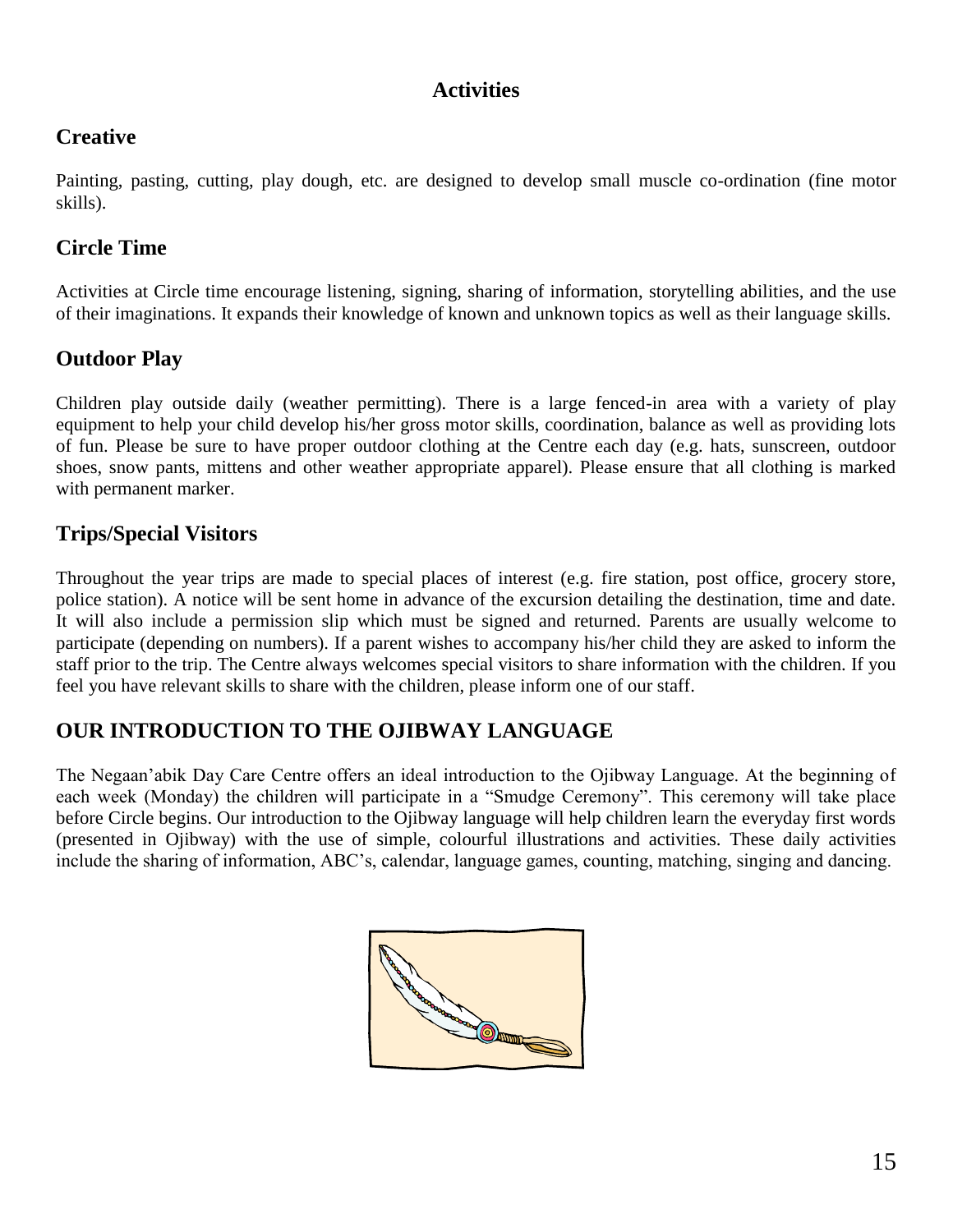### **CENTRES**

Young children are active learners who touch, feel, experiment and create. Centres are designed to encourage children to get involved, try out ideas and explore their surroundings through play. Centres also encourage the development of pretend play. Research shows that pretend play is critical to a child's cognitive development and provides opportunities for children to use and learn language in social situation. Appropriate pretend play is often modeled and encouraged by the caregivers.

### **Block Centre**

The block centre will help you childe learn many important things. They will be constructing buildings that may represent the real world. It encourages an outlet for their imagination and creative minds. They will be working with others as they share ideas and cooperate on a project.

### **Sensory Play Centres (e.g. Sand, Water, Tissue Paper)**

These centres provide children with opportunities to explore natural materials while learning about their world. It stimulates sensory awareness through tactile experiences. In these centres, children can measure water, observe things that float and sink, experiment with different tools such as sifters and funnels. It encourages the child to ask questions and seek our answers.

### **Library Centre**

This is a comfortable place in our centre for young children to select books they want to "read". These experiences nurture your child's interests in books and reading.

### **Writing Centre**

Every Preschool classroom needs a writing centre. Writing and reading develop at the same time, and each one builds on the other. As children learn to read, their awareness of print helps them to write, their ability to write improves their reading. This centre offers a variety of writing materials.

### **Dramatic Play Centre**

Pretend play involves the use of objects to represent real and/or absent objects. Our facility provides well-defined and varied pretend/dramatic play areas (e.g. store, airplane, doctor's office, restaurant, grocery store).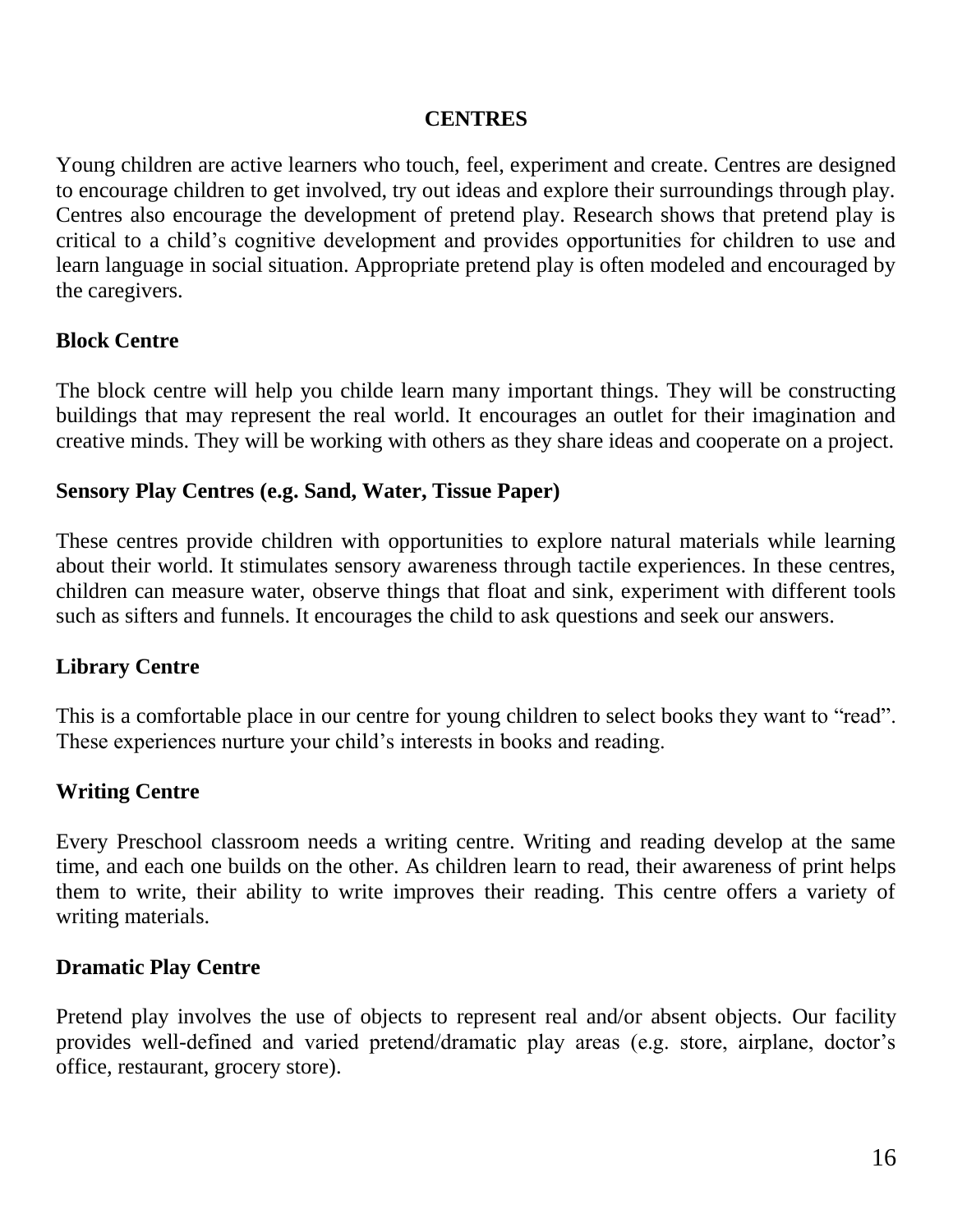### **FOOD AND NUTRITION**

Eating is a sociable, happy part of the day. It is a time when the staff and children can talk amongst themselves in a relaxing environment. Our policy is to encourage children to try each food type, but they are never forced to eat everything on their plate. The Menu will provide a nutritious mid-day meal and a morning and afternoon snack. Parents are asked to inform the Centre if a child has any special diet restrictions or food allergies. The Centre's Menu is posted on the parent information board.

### **Nutrition**

Food is an important part of every child's day but food is more than just something to eat. Each child will be encouraged to feed him or herself, to develop their motor and feeding skills. The pace at mealtime is leisurely. Children are encouraged to taste and enjoy meals.

### **Peanut Free Zone**

Due to the increasing number of children of life threatening allergies to nuts and peanuts, the Negaan'abik Day Care Centre is a "Peanut Fee Environment".

All parents are expected to co-operate with this policy.

- Snacks from home to be served at the day care must be free of traces of nuts and/or peanuts.
- Parents are asked not to serve nuts, peanuts or peanut butter to the child before coming to the day care. If it is necessary, please wash your child's hands before coming to the day care.

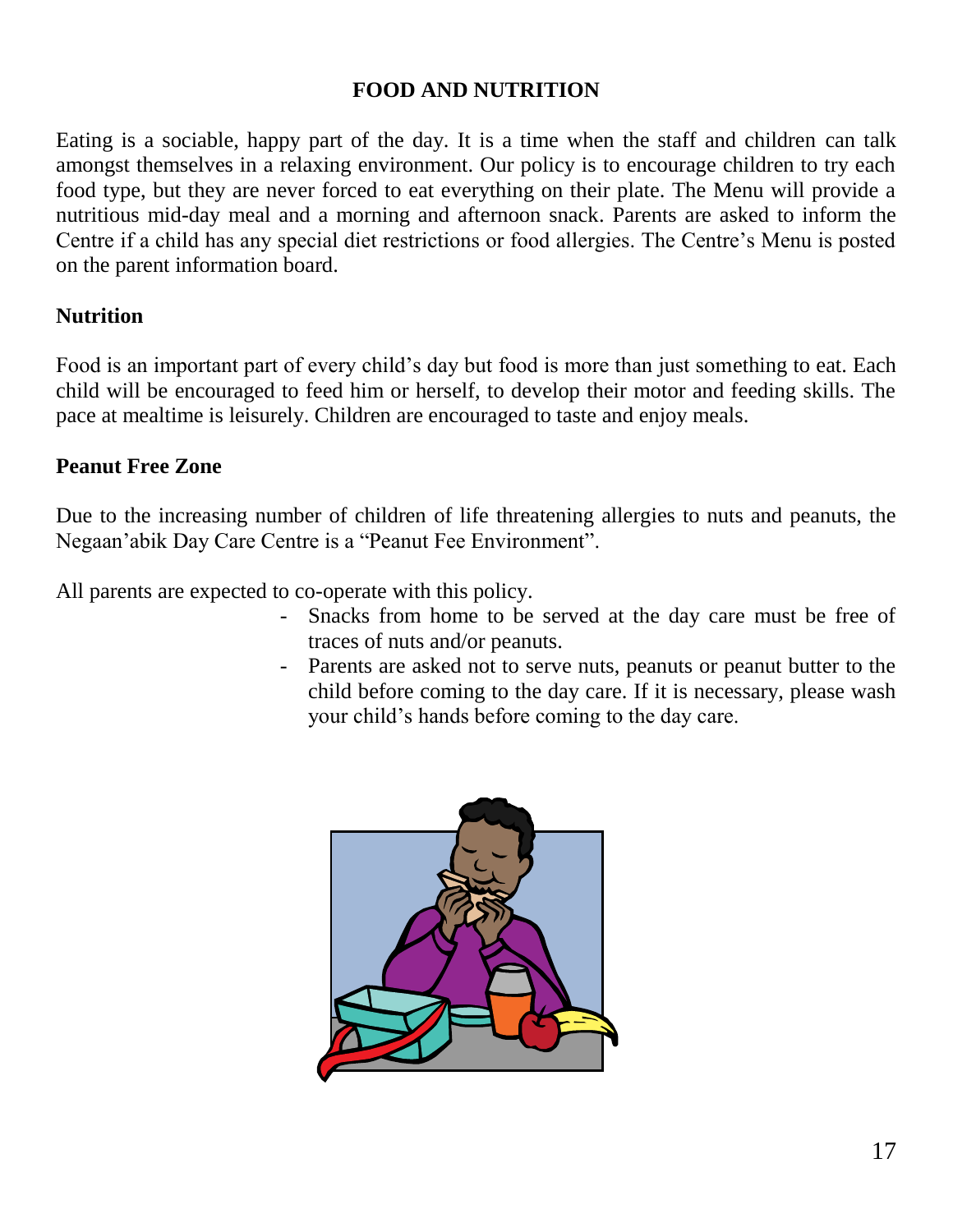### **ROUTINES**

### **Rest Time Routines**

- Each child will have his/her own cot with their names labeled on the cot.
- Each child will have their own blanket, sheet (provided by the Centre) and stuffed animal (optional) from home.
- During lunch time, cots will be put out. Each child's blanket will be placed on the cot.
- After lunch/washroom routine, children will go to their beds and begin their rest.
- Children who are 44 months and over will participate in quiet activities such as puzzles, colouring, reading books, etc
- The lights will be turned off and soothing music will be played throughout nap time.
- Staff will help each child go to sleep, following parental suggestions (rubbing backs).
- Blankets and sheets will be laundered every Friday following sleep time.
- Cots will be disinfected every Friday following sleep time.
- Cots will be stored in a designated area.

#### **Washroom Routine**

The daily schedule includes 3 washroom routines spread evenly throughout the day. The Children are encouraged to progress towards independence during the washroom routine, which includes:

- Fixing their own clothing.
- Flushing the toilet.
- Washing and drying their hands.

Soap and paper towels will be provided and are accessible to all children (Toddlers will require assistance with soap).

After Lunch and Snacks, children are asked to wash their face with a face cloth.

At the end of each day, each washroom is cleaned and disinfected by the cleaning staff.

### **Diapering Routine**

It is a parent's responsibility to provide diapers and wipes for each change. Each child will have their own diapers/wipes stored in a bucket, with their name on it. The bucket will be stored on the shelves near the change table.

The diaper change table is disinfected between each change. Disinfectant will stay on the surface for a full 30 seconds before drying.

Hands will be washed after every change with soap and water.

The staff will make diaper changing enjoyable by talking or singing to the child while the change is taking place. Children will never be left unattended while the change is taking place.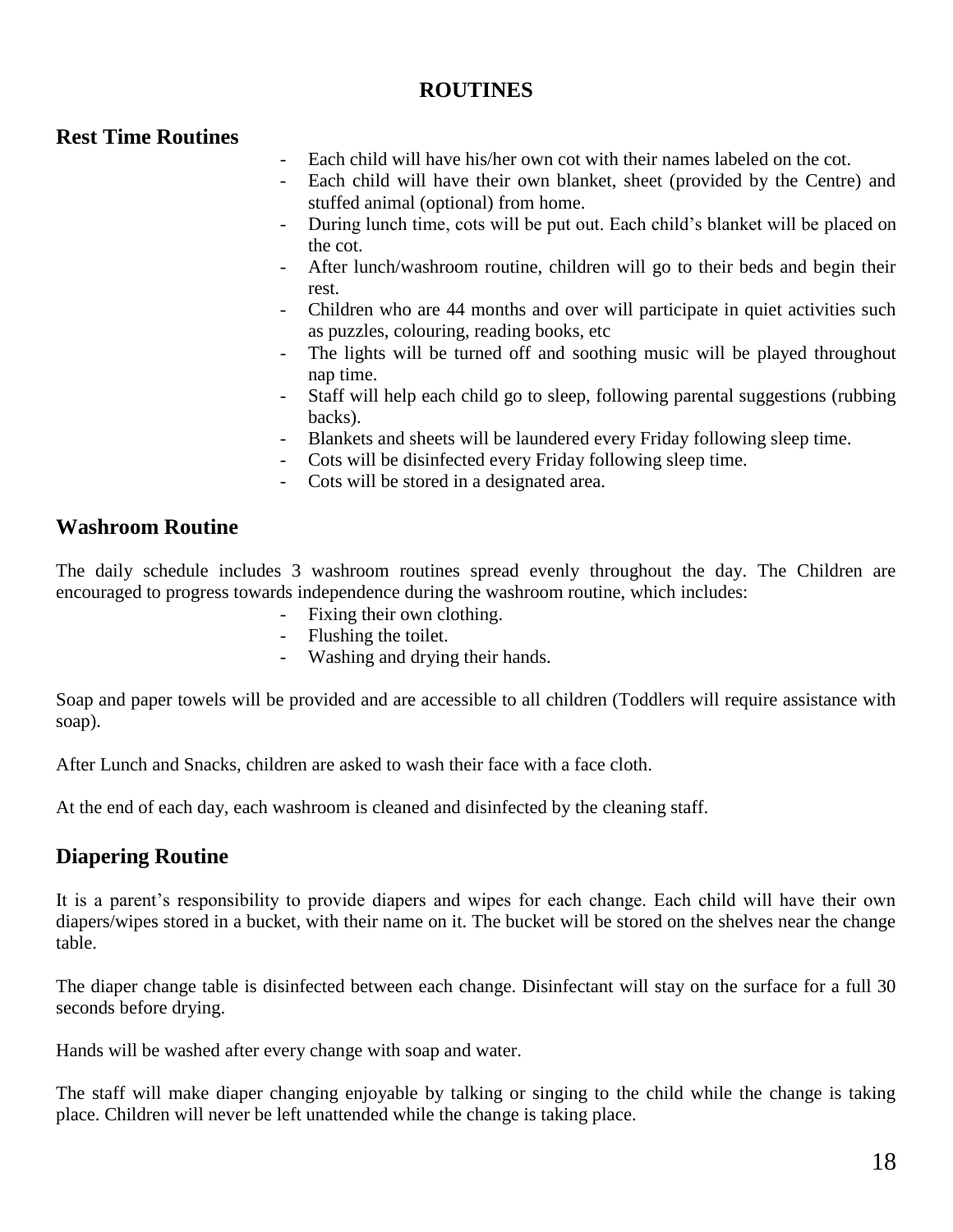### **RESPONSIBILITIES OF OUR PARENTS**

- 1) Each parent or guardian must accompany his/her child in and out of the Centre.
- 2) Please be sure to check your child's file folder on a daily basis for your child's work, handouts and monthly calendars. These file folders will be located in the hallway. Important correspondence will be sent home with the children who are bused to and from the Centre.
- 3) Please refer to the Centre's monthly calendar on a daily basis. This will ensure that your child does not miss out on any special events.
- 4) We ask that office related questions be directed to the Supervisor (change in schedules).
- 5) If there is a change in transportation plans, you must contact the Centre. If your child does not arrive by bus, we will assume something went wrong. We will call you in search or your child.

## **LIST OF ITEMS**

Please make sure that your child has the following labeled items at the Centre.

- Change of clothes
- Diapers and wipes (if necessary)
- Creams/ointments/powders (if necessary)
- Indoor shoes
- Blanket, etc. for sleep time (please let us know if they go home daily)
- Proper outdoor clothing (the children go outside daily)
- Copy of updated immunization (required before child will be admitted to Centre). Please continue to update our records as your child receives needles.

Please provide the above items in a bag/backpack. Some items may be removed by staff to place in different areas of the Centre. Staff will advise you when extra items are needed.